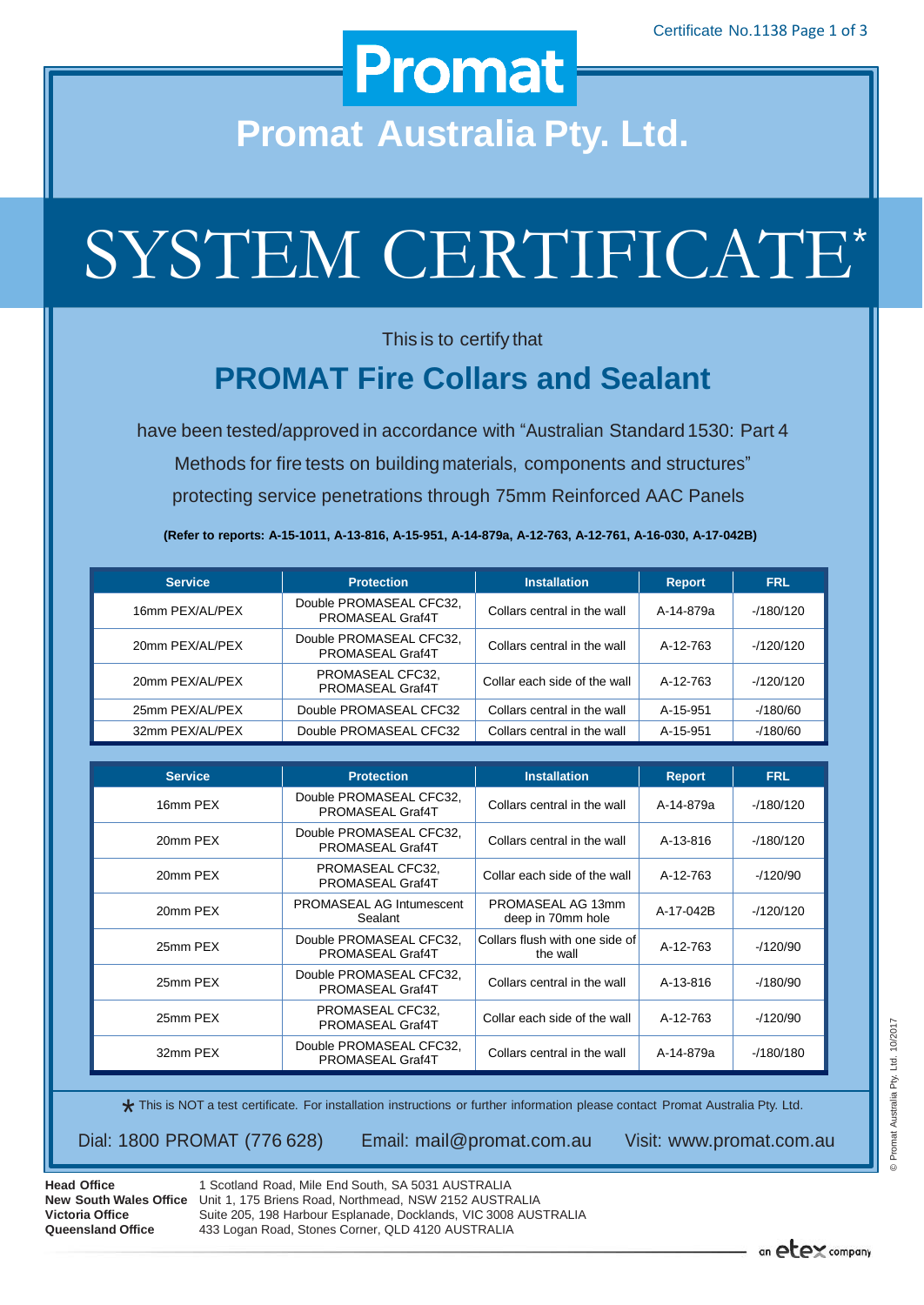### **Promat**

**Promat Australia Pty. Ltd.**

# SYSTEM CERTIFICATE\*

This is to certify that

#### **PROMAT Fire Collars and Sealant**

have been tested/approved in accordance with "Australian Standard 1530: Part 4 Methods for fire tests on building materials, components and structures" protecting service penetrations through 75mm Reinforced AAC Panels

**(Refer to reports: A-15-1011, A-13-816, A-15-951, A-14-879a, A-12-763, A-12-761, A-16-030, A-17-042B)**

| <b>Service</b> | <b>Protection</b><br><b>Installation</b>                               |                                                        | <b>Report</b> | <b>FRL</b> |
|----------------|------------------------------------------------------------------------|--------------------------------------------------------|---------------|------------|
| 40mm uPVC      | PROMASEAL FC40                                                         | Retrofit both sides of wall<br>A-14-879a               |               | $-180/120$ |
| 40mm uPVC      | PROMASEAL FCW40                                                        | Collar flush with one side of<br>A-14-879a<br>the wall |               | $-180/90$  |
| 50mm uPVC      | PROMASEAL FCW50                                                        | Collar central in the wall<br>A-13-816                 |               | $-180/120$ |
| 65mm uPVC      | PROMASEAL FCW65.<br>PROMASEAL IBS Foam.<br>PROMASEAL A Acrylic Sealant | Collar central in the wall<br>A-15-1011                |               | $-180/180$ |
| 100mm uPVC     | PROMASEAL FCW100                                                       | Collar central in the wall<br>A-13-816                 |               | $-180/120$ |
| 100mm uPVC     | PROMASEAL FCW100                                                       | Collar flush with one side of<br>A-14-879a<br>the wall |               | $-180/90$  |
| 100mm uPVC     | PROMASEAL FC100                                                        | Retrofit both sides of wall<br>A-14-879a               |               | $-180/180$ |
| 100mm uPVC     | <b>PROMASTOP UniCollar</b>                                             | Retrofit both sides of wall                            | A-14-879a     | $-180/120$ |

| <b>Service</b> | <b>Installation</b><br><b>Protection</b>                                |                             | <b>Report</b> | <b>FRL</b> |
|----------------|-------------------------------------------------------------------------|-----------------------------|---------------|------------|
| 56mm HDPE      | PROMASEAL FCW50,<br>PROMASEAL IBS Foam.<br>PROMASEAL A Acrylic Sealant  | Collar central in the wall  | A-15-1011     | $-180/180$ |
| 110mm HDPE     | PROMASEAL FCW100                                                        | Collar central in the wall  | A-15-951      | $-180/90$  |
| 110mm HDPE     | PROMASEAL FC100                                                         | Retrofit both sides of wall | A-15-1011     | $-180/120$ |
| 110mm HDPE     | PROMASEAL FCW100,<br>PROMASEAL IBS Foam,<br>PROMASEAL A Acrylic Sealant | Collar central in the wall  | A-15-1011     | $-180/180$ |

\* This is NOT a test certificate. For installation instructions or further information please contact Promat Australia Pty. Ltd.

Dial: 1800 PROMAT (776 628) Email: [mail@promat.com.au](mailto:mail@promat.com.au) Visit: [www.promat.com.au](http://www.promat.com.au/)

**Head Office Victoria Office Queensland Office**

**New South Wales Office**  Unit 1, 175 Briens Road, Northmead, NSW 2152 AUSTRALIA 1 Scotland Road, Mile End South, SA 5031 AUSTRALIA Suite 205, 198 Harbour Esplanade, Docklands, VIC 3008 AUSTRALIA 433 Logan Road, Stones Corner, QLD 4120 AUSTRALIA